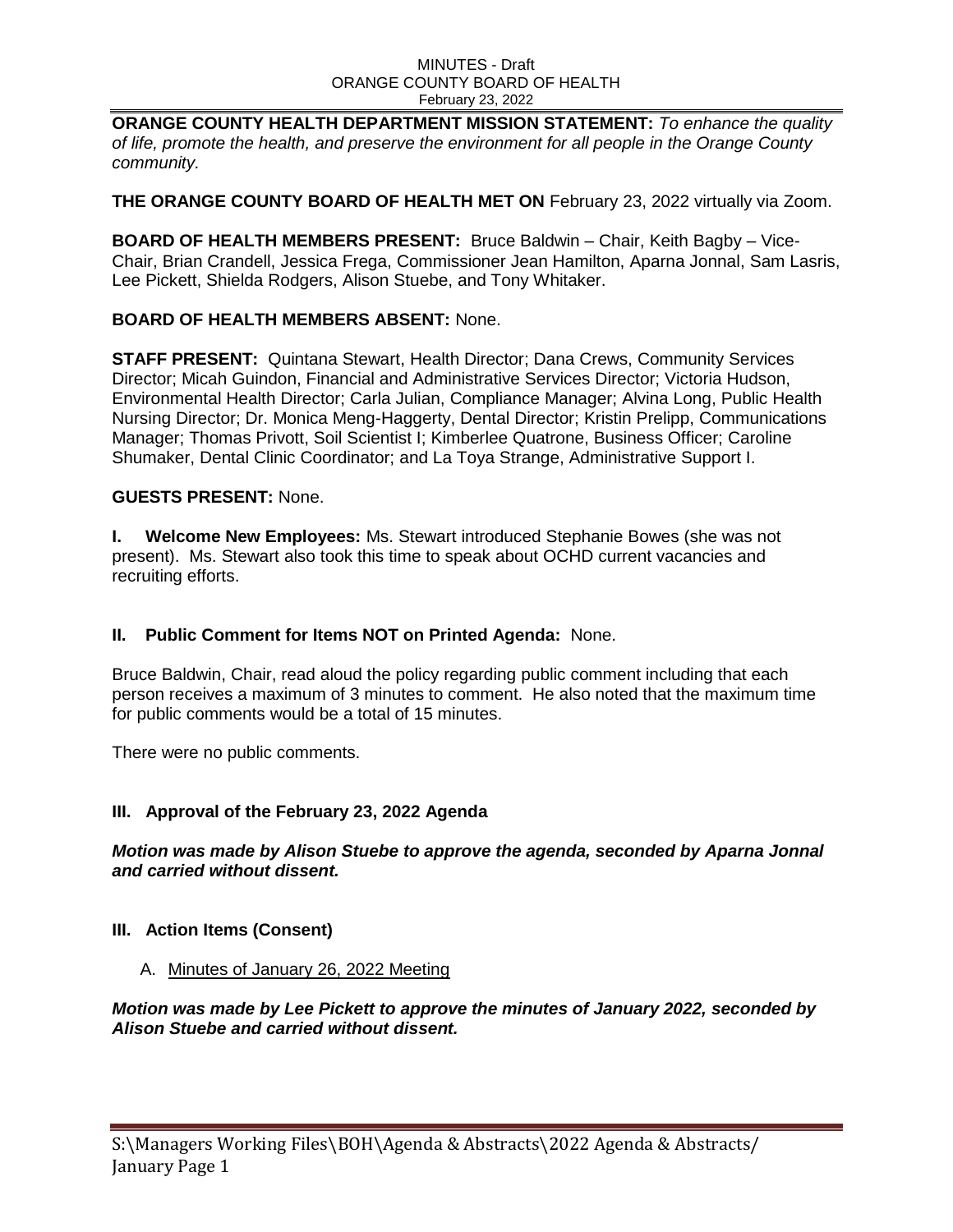## **IV. Educational Sessions**

### A. Campus & Community Coalition Update

Elinor Landess, Director of the Campus & Community Coalition to Reduce the Negative Impacts of High Risk Drinking (the CCC), presented an update on the status of the Coalition's activities. Below are some highlights.

- COVID-19 Context
	- o Robert Wood Johnson Foundation County Rankings Health Factors OC falls below the national average in regards to excessive drinking and alcohol-impaired driving deaths.
	- o Increase in alcohol sales since pandemic
	- o RTI Study
		- $\geq$  36% in drinks per month
		- $\triangleright$  Almost 40% exceeding federal guidelines
		- $\triangleright$  Largest increases amongst populations that are historically low such as Black and Hispanic women, Black men and men of color, and women with children under age 5
		- $\triangleright$  Increase in frequency and drinking to cope amongst undergrads
- Burden of Excessive Alcohol Use in OC in 2017 (unfinished study)
	- $\circ$  Cost analysis used local-level data to put a price tag on excessive alcohol consumption
	- o Data sources included healthcare facilities, crime, car crashes and deaths
	- o 38 deaths occurred in 2017 due to alcohol
	- $\circ$  3<sup>rd</sup> leading cause of death behind heart disease and cancers in OC
	- $\circ$  Conservative dollar amount of \$111.8 million in total costs of excessive drinking in 1 year with the government bearing the largest share of the costs
- 2020 Action Plan Strategy Implementation
	- o UNC Alcohol Policy Education reached over 40K people and will be repeated annually
	- o Responsible Server Trainer paid persons (e.g. bartenders) to attend the training where they learn best practices
	- $\circ$  Business compliance checks to ensure they're not serving underage clientele
	- $\circ$  Place of Last Drink for those that are stopped for a DWI, they are asked where they received their last drink. Police go back to that establishment and educates them.
- Evaluation
	- $\circ$  Evidence of success CHCCS high school drinking rate is declining
	- o UNC binge drinking is down
	- o Fewer UNC students are experiencing fewer alcohol-related consequences/harm reduction
- Color of Drinking Project
	- o Designed for predominately white institutions & how their use of alcohol affects people of color and LGBTQ+ students
	- o Partnered with UNC Student Wellness & Gillings School of Health

## *The BOH had questions and comments that were addressed by Elinor Landess.*

## **VI. Action Items (Non-Consent)**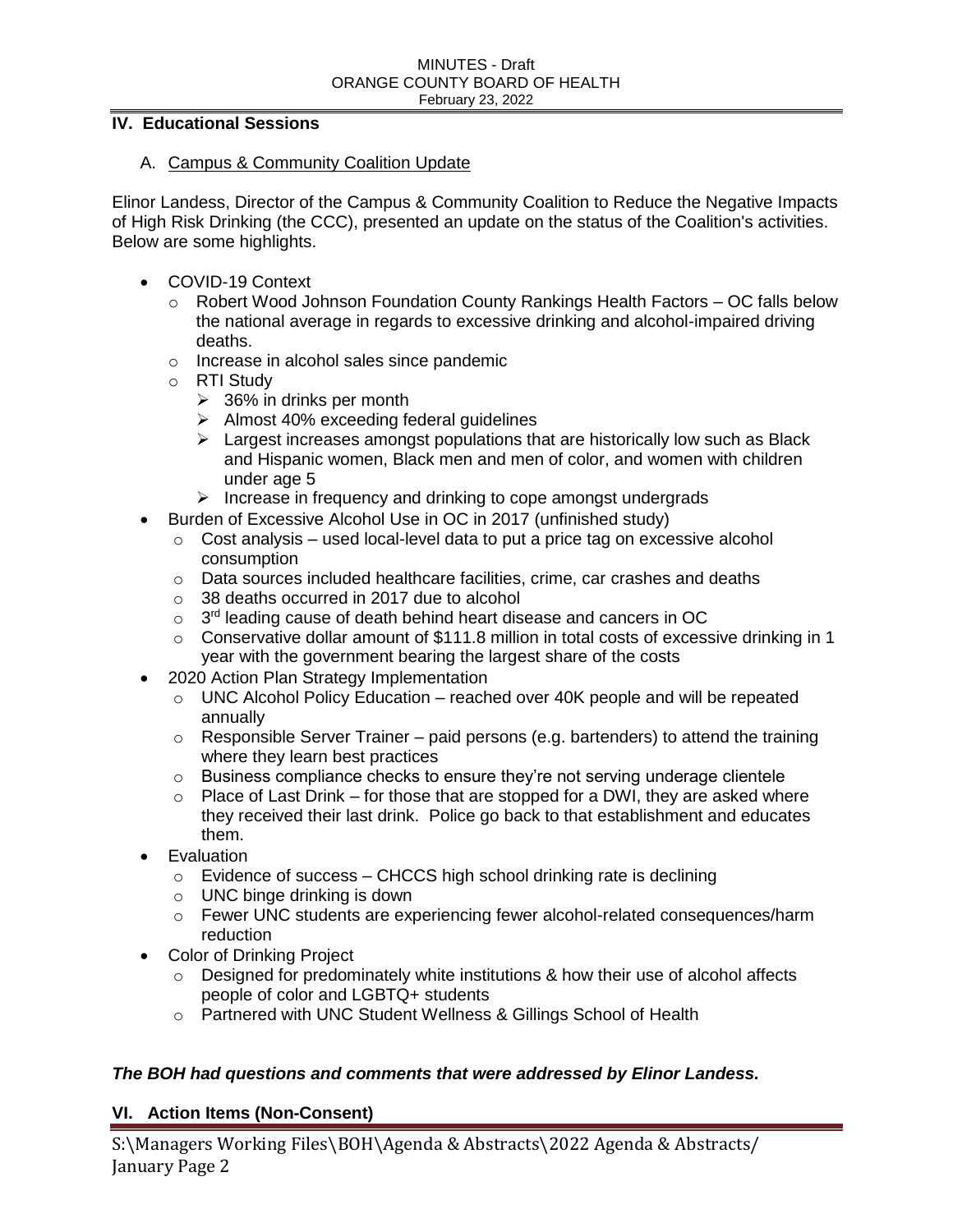# A. FY 2022-2023 Budget

Micah Guindon, Finance and Administrative Services Director, presented the Board with a summary of the proposed FY 2022-2023 budget for the Health Department. The Health Department will request a County General Fund budget in FY 22-23 of \$7,641,686. This represents an increase to the FY 22-23 base budget of \$218,155. In a change from previous years, the County is excluding time-limited staff from the base budget thus \$117,236 of the increase is due to this change. The major drivers of the remaining \$100,919 is an increase in temporary staff, client transportation, training, travel, medical and pharmacy supplies, and nicotine replacement therapy (NRT) program costs.

The total increase in expenditures is \$466,292 from the FY 22-23 Base Budget; the majority of which is related to personnel requests including three staff for the Mobile Dental Clinic. Staff project a \$248,137 increase in revenues for FY 22-23, including an increase in Medicaid Maximization funds of \$53,900 and an increase in service revenues in Dental and Environmental Health.

The proposed total expenditure budget is \$11,394,210 and the proposed total revenue budget is \$3,752,524. The County General Fund request of \$7,641,686 is a 3% change from FY 22-23 base.

# **New Staff Requests**

The Health Department requests 5.9 FTEs in personnel. These positions are 100% covered by reallocation of existing expenses or by new projected revenue.

The Dental Division requests staff to support the Mobile Dental Clinic (MDC): a 1.0 FTE Dentist, 1.0 FTE Dental Assistant, and 1.0 Mobile Dental Clinic Operator. The MDC Operator is requested in collaboration with Orange County Public Transportation and cost shared at 50% per department. The MDC Operator will drive the MDC vehicle throughout the County, removing transportation as a barrier to care, as well as ensure it is properly maintained. These three positions will increase service capacity of the MDC allowing expansion into the community and schools.

Additionally, the Health Department requests 0.4 FTE making the Preparedness Coordinator position full time. The position will liaise to State Preparedness ensuring staff are ready to respond to the myriad of possible public health emergencies. The Health Department also requests a 1.0 FTE IT Support Specialist as the Department's IT and informatics demands have only continued to increase. The Department is in need of in-house technical support.

Finally, the Health Department requests conversion of two time-limited positions to permanent status: 1.0 FTE Community Health Aide and 1.0 FTE Property Development Specialist. The Community Health Aide position was originally grant funded in a partnership with UNC in the Formerly Incarcerated Transitions (FIT) program, which ended in FY 20-21 fiscal year and has been fully absorbed into the Health Department budget since then. We have seen many benefits to the residents of Orange County through this program and have reallocated County General Funds to support keeping the position on a permanent basis. The Property Development Specialist has been crucial to ensuring timely and accurate data entry in the Energov system so licensed Environmental Health staff are able to perform On Site Water Protection (OSWP) inspections in a time sensitive way.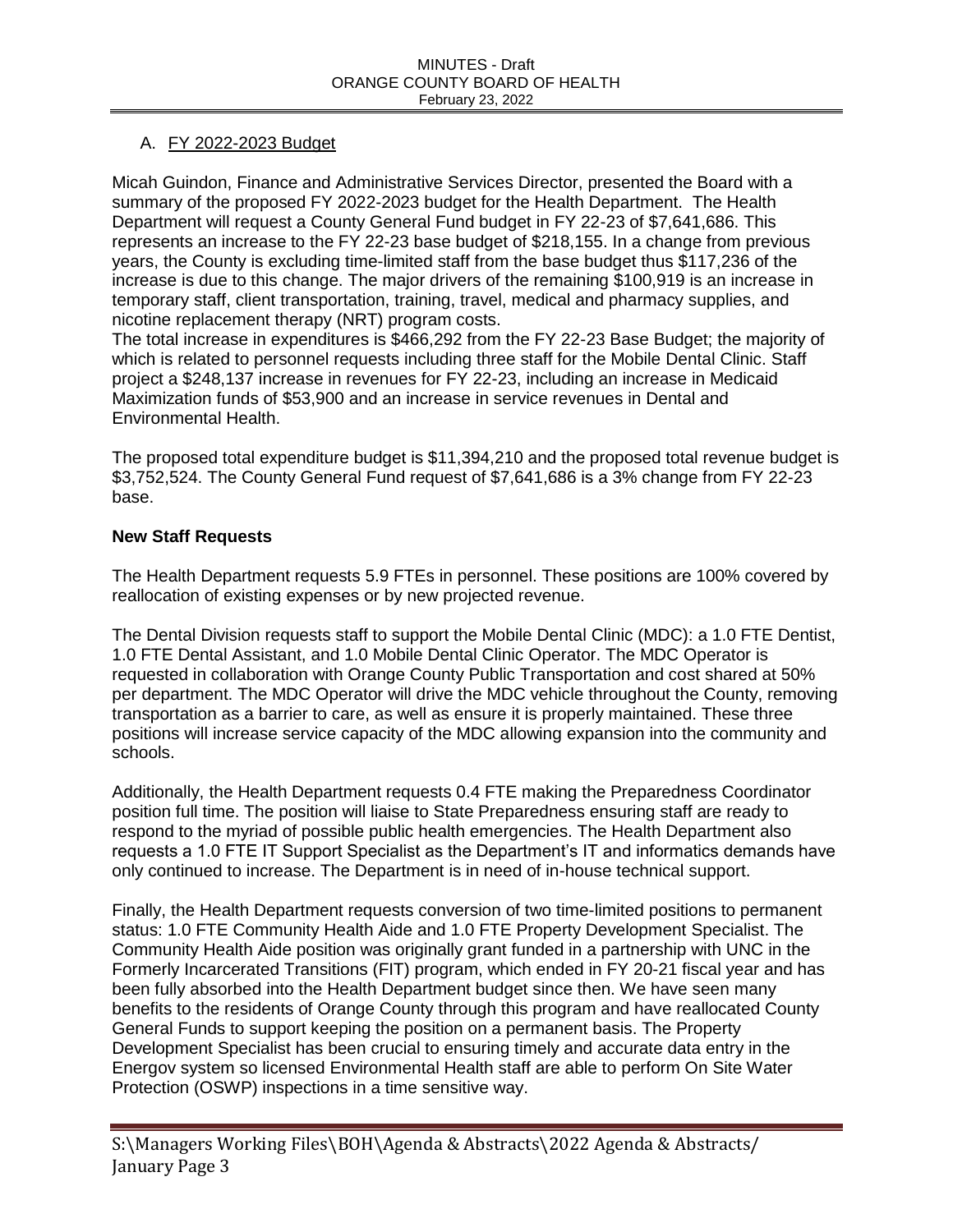## **State Funding**

The NC Department of Health and Human Services (NCDHHS) has provided us with the FY 22- 23 Consolidated Agreement Addenda. We received an increase in the Refugee Health Assessment program of \$5,200 for a total allocation of \$10,400 (related to an increase in anticipated refugees resettled in Orange County) and an additional allocation of Advancing Equity of \$28,080 for a total allocation of \$67,980 (to address COVID-19-related health disparities and advance health equity). Staff anticipate various COVID-19 allocations to be awarded in the coming months.

# **Fee Changes**

The FY 22-23 requested budget includes fee changes and additions for the Personal Health and Environmental Health divisions. Staff recommends multiple fee changes for Personal Health, reflecting adjustments from vendors, Medicaid, Medicare, and as well as new UNC Labs, COVID-19 administration, and vaccine fees. Environmental Health fee changes include revision of fee structure in OSWP and adjusting fees that have not been changed since 2016-2017. All proposed fee increases are described in more detail in a separate Fee Change abstract.

The proposed changes are summarized below with a detailed list of the fees in the attached fee schedule:

## **Environmental Health**

Environmental Health requests to adjust fees in multiple programs including On-Site Well & Septic and Food & Lodging. The division proposes to change the fee structure of residential improvement and construction fees to be \$1 per gallon per day rather than a flat rate for various sized septic systems. This change will benefit residents with smaller homes making the fees lower to the majority of residents. The workload required is directly proportional to the size of the septic system, but the fees have not historically reflected that variance. Additionally, six requested fee changes are to cover increased programmatic costs; these fees have not changed since 2016-2017. There are three new fees requested per customer demand and to cover additional staff time required for multiple site visits and permit revisions. Lastly, the Health Department is requesting to waive two fees for solar system inspections to aid County sustainability goals and reduce a mobile home space inspection fee to address health equity.

The total financial impact from Environmental Health fee changes is projected to be an increase of \$27,320.

## **Personal Health**

Personal Health requests to add 55 new fees to the fee schedule. The majority of these are UNC Labs fees that are needed infrequently by patients, but have not historically been on the schedule. In addition, we would like to add administration fees for COVID-19 vaccines (to be used when/if the distribution of COVID-19 vaccines begin in the clinics). Lastly, the Department requests to continue scheduled adjustments to the fees for 340B drugs to equal the County's cost to purchase them, as required by the state and federal government, and to reflect Medicaid, vendor, and Medicare rate changes.

The total financial impact from Personal Health fee changes is projected to be a maximum decrease of \$792.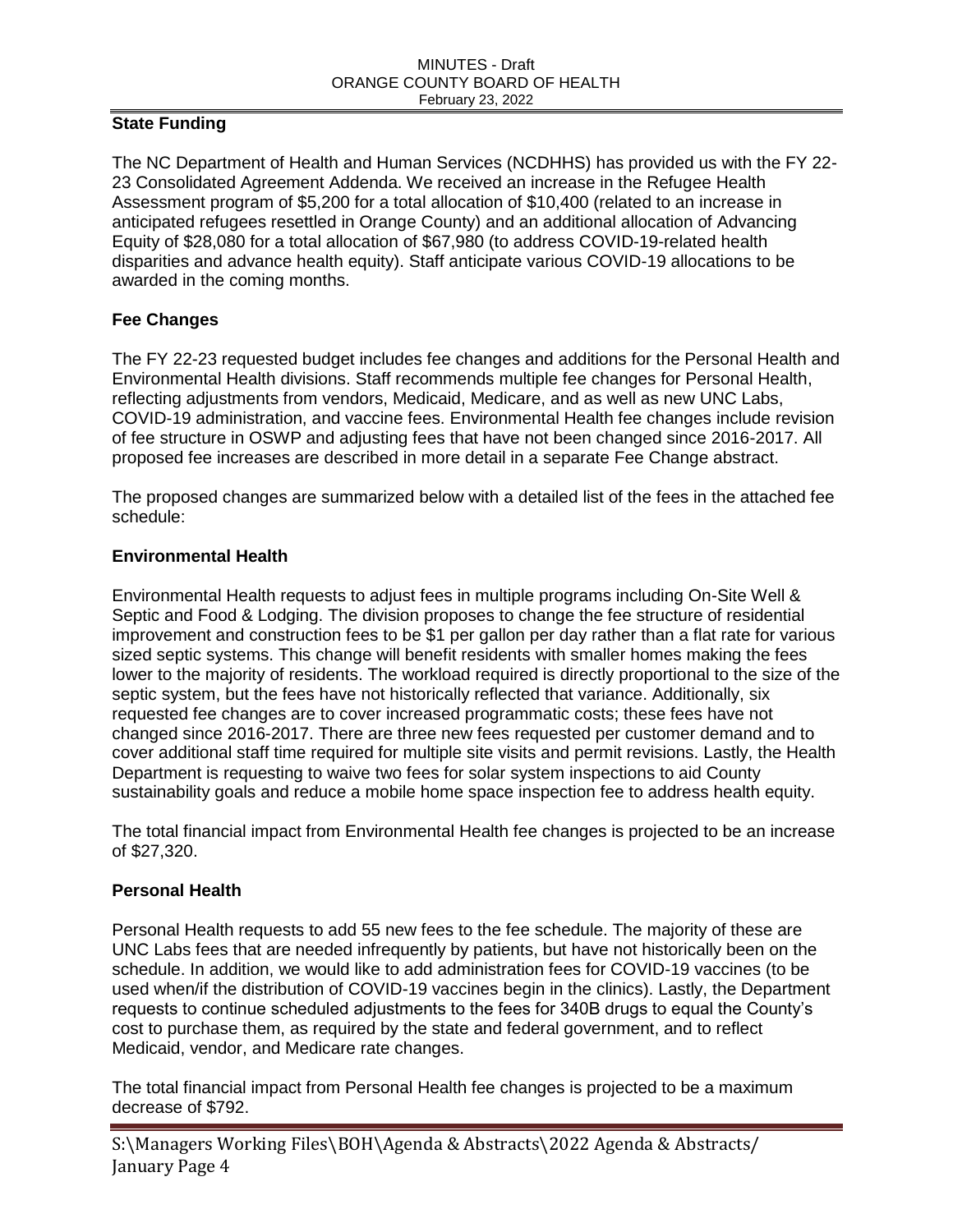#### MINUTES - Draft ORANGE COUNTY BOARD OF HEALTH February 23, 2022

*Motion was made by Alison Stuebe to approve the total budget requested in the amount of \$7,641,686 for FY 2022-2023 and all fee changes for FY 2022-2023 as presented and forward to the County Manager and Board of County Commissioners for action, seconded by Sam Lasris and carried without dissent. Commissioner Hamilton abstained.* 

*The BOH had questions and comments that were addressed by Micah Guindon and various OCHD Division Directors.*

## **VII. Reports and Discussion with Possible Action**

### A. Health Director Report

Quintana Stewart, Health Director, began by thanking Micah Guindon and the rest of the division directors for all of their work on the budget. Ms. Stewart chose to highlight the following items from her report.

- The NCALHD created a work group that has been working to address the retention and recruitment of nurses and to remove hiring barriers, as it is a problem amongst all health departments.
	- $\circ$  Public Health nursing experience has now been expanded to include, but not limited to, faith-based, home health hospice, jail/prison, and refugee camp nurses.
	- o Proposed changes to the PHN I and PHN II minimum experience and educational requirements include:
		- $\triangleright$  PHN I Graduation from an accredited school of nursing vs graduation from a 4year college/university with a BS in Nursing and 1 year of professional nursing experience.
		- $\triangleright$  PHN II Graduation from an accredited school of nursing with 1 year of professional nursing experience vs graduation from a 4-year college/university with a BS in Nursing with 2 years of professional nursing experience
- Congratulations to Renee Kemske and the OCHD Nutrition Team for earning the CDC Full Plus Recognition for the National Diabetes Prevention Program. This designation is reserved for programs that have effectively delivered a quality, evidence-based program that meets all of the standards for CDC recognition and additional retention thresholds.
- B. COVID-19 Update

Quintana Stewart, Health Director, gave an update on the COVID-19 status in Orange County (OC) as well as took questions from the Board. Some highlights of her presentation are below.

- As of today.
	- o In the last 7 days, there were 146 per 100K residents
	- $\circ$  There were 110 COVID+ hospitalizations ending the week of February 5<sup>th</sup>
	- $\circ$  The percent positivity is 7.3% in the last 14 days.
	- o 78% of residents are partially vaccinated.
	- o 76% of residents are fully vaccinated.
- The trends show that we're moving in the right direction, as there is now more access to vaccines, treatment options, high-quality masks, and testing.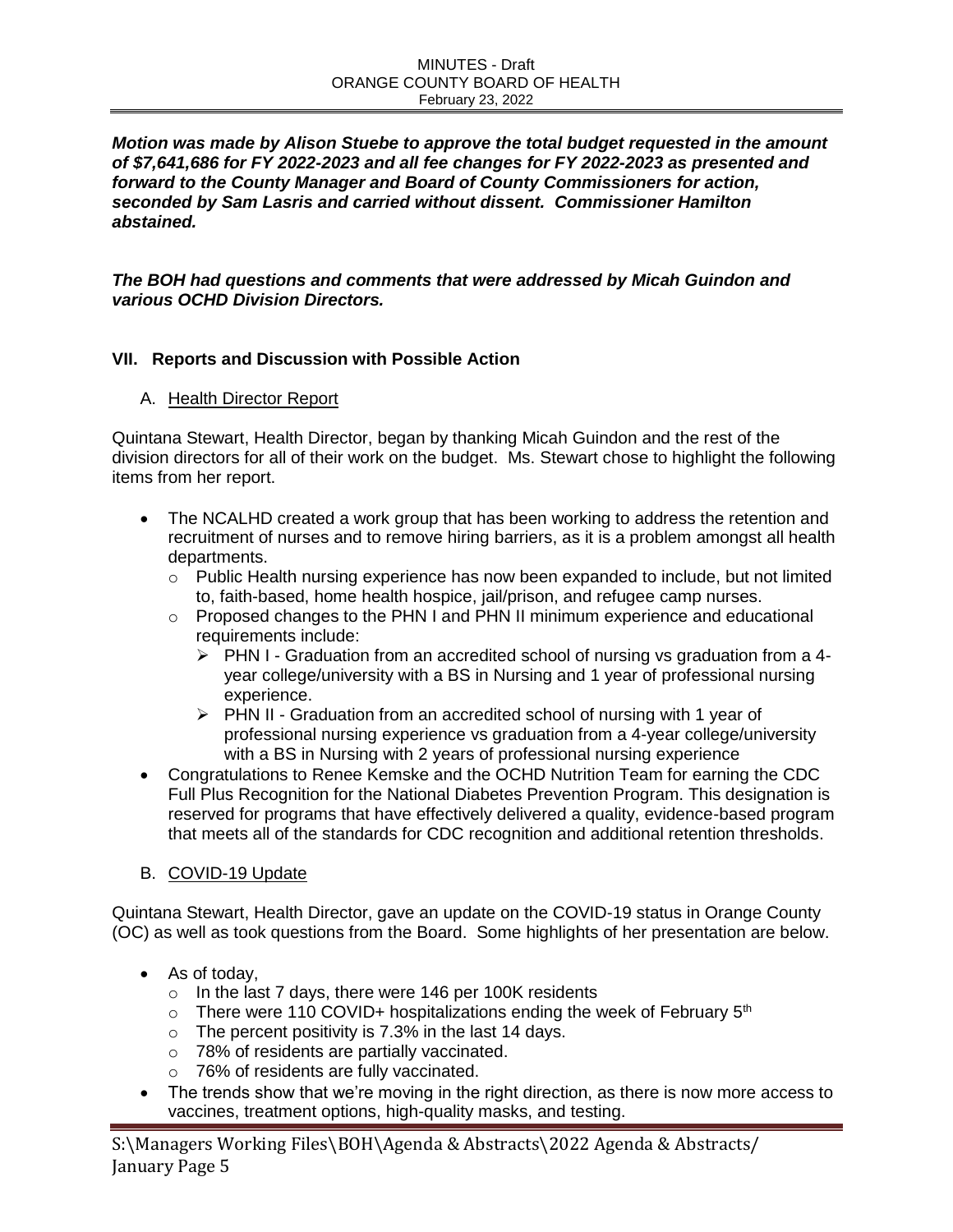#### MINUTES - Draft ORANGE COUNTY BOARD OF HEALTH February 23, 2022

- At-home test results are not being reported.
- Global recognition that COVID-19 will be endemic.
- COVID-19 Response 2.0
	- o Early indicators of COVID-19
		- $\triangleright$  Wastewater surveillance
		- $\triangleright$  Syndromic surveillance
		- Genomic surveillance
	- o Community Resources
		- Testing more at home tests available; no-cost COVID-19 tests available
		- $\triangleright$  Treatment monoclonal antibodies and other therapeutics are available; NCDHHS has removed the recommendation of use for high risk patients
		- $\triangleright$  Masks
			- **Free masks are still available**
			- 64,265 KN95/N95 masks were distributed; also gave masks to some of our community partners; 1,340 At-home rapid antigen test distributed
	- o Universal case investigation and contact tracing are no longer optimal.
		- $\triangleright$  NC DHHS advised LHDs to end it for the general public in January 2022
		- $\triangleright$  NC DHHS advised K-12 schools and Childcare settings to end contact tracing and quarantine of asymptomatic on February 21<sup>st</sup>
		- $\triangleright$  Public Health will continue to manage clusters and outbreaks in high-risk settings.
	- $\circ$  CDC recommends universal masking in areas with high or substantial community transmission and the appropriate wearing of high-quality masks offers protection for those at risk.
	- o The School Superintendents will prepare recommendations for their respective Boards of Education regarding masking.
	- $\circ$  We can continue to slow the spread if everyone follows guidance for isolation if they test positive and/or have symptoms.

## *The BOH had questions and comments that were addressed by Ms. Stewart.*

E. Media Items

Kristin Prelipp, Communications Manager, briefly mentioned that, in addition to an article stating that Orange County leads the state with a 79% vaccination rate; most of the articles were referencing mask distribution.

### *Media items were in the packet which focused on Orange County's events and our involvement in various efforts.*

## **VII. Board Comments**

Tony Whitaker, Engineering Representative, gave a brief update on the Gaines Chapel neighborhood sewer issues. He referenced the previous study that identified an "environmental injustice", some having public sewer and some not; some of the more affluent areas have sewer service and those not as affluent do not. Based on his reading of the report, he states that it's incomplete and that there is a need to know more about the data. Mr. Whitaker stated that, currently, he's in the data gathering mode. He will take this information to the Health Equity subcommittee.